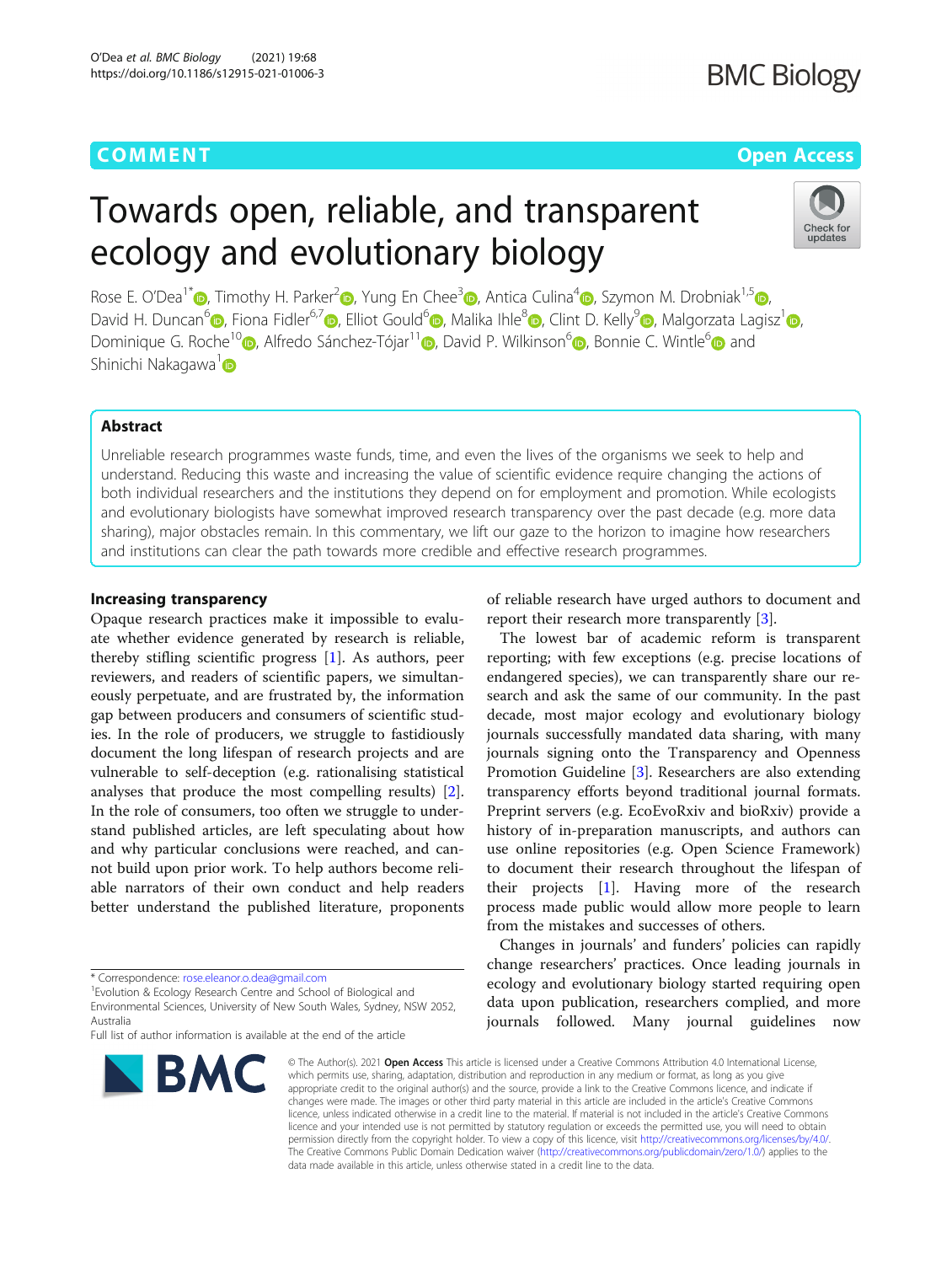encourage authors to share their computer code too [\[4](#page-4-0)]. While the usability and quality of shared materials can be considerably improved—for example, by sharing preprocessed data with complete descriptions, and fully annotated code—gradually, more papers are becoming computationally reproducible (meaning their results can be reproduced from open data and code). Community expectations for shared materials in ecology and evolutionary biology should continue to rise, with some journals (e.g. Ecology Letters, The American Naturalist) poised to enlist 'data editors' during peer review.

#### Preregistrations and registered reports

Transparent reporting requires transparent recording, because our current selves are often unreliable narrators of our past conduct. For example, perhaps our past-self tried multiple types of analyses before focusing on the clearest result, but our current-self, returning to these results months later, only remembers the statistically significant findings ('p-hacking' and 'cherry picking') [\[5](#page-4-0)]. Blinded by hindsight, our study could seemingly test a hypothesis that we had not planned to test (HARKing = 'Hypothesizing After Results are Known'). These and other common biases [\[2](#page-4-0)] result in information gaps between our current and former selves. Complete information is then inaccessible to research consumers, making it harder to assess research reliability.

Transparent recording begins by describing a planned study prior to key events (e.g. data collection, exploration, and modelling) in an unalterable and publicly available document [[1\]](#page-4-0). These 'preregistration' documents can be made for any type of study and reduce the potential for researcher self-deception while revealing the breadth of primary research before the filter of publication [\[6\]](#page-4-0). For example, mandatory registries for planned clinical trials revealed publication bias in drug development research [[7\]](#page-4-0). Beyond controlled experiments, preregistration templates are expanding to include exploratory, descriptive, and theoretical work (e.g. guidance for preregistering modelling studies: [https://](https://osf.io/2qbkc/) [osf.io/2qbkc/\)](https://osf.io/2qbkc/).

The benefits of preregistrations are amplified by 'registered reports', a style of publication first trialled in 2013 (a list of participating journals, such as BMC Biology and Conservation Biology, can be found at <https://cos.io/rr>). Registered reports are accepted on the strength of their study rationale, methods, and planned analyses, freeing researchers from results anxiety. Whereas traditional journal articles are reviewed (and revised) after a study is completed, registered reports are reviewed before and after the results are known (allowing studies to be critiqued and improved before it is too late to fix major flaws). While the delay in data collection might be difficult for researchers expected to generate results quickly

(e.g. in many countries, doctoral students are expected to write three or more publishable chapters within 3–6 years), overcoming cultural and institutional barriers to registered reports could drastically reduce publication bias, while improving research quality, at the level of both researchers and publishers.

#### Replications

To build upon published research, we need to understand the conditions under which findings are expected to replicate (i.e. understand 'context dependence'). Yet, despite multiple papers urging ecologists and evolutionary biologists to conduct more replications, and researchers generally agreeing that replications are worthwhile, ecology and evolutionary biology journals publish close to zero (< 0.05%) studies considered close replications (i.e. adhering as closely as possible to the methods of an original study) [[8\]](#page-4-0). There is therefore a disconnect between researcher's beliefs towards replications and their behaviours.

Aligning the beliefs and behaviours of researchers requires a change in incentives (Fig. [1](#page-2-0)) [[9](#page-4-0)]. Many researchers have suggested interventions to promote replication studies, including incorporating replications into trainee programmes (e.g. thesis chapters), dedicated funding and journal sections for replications, and requiring replications of short-term studies prior to publication. It would be easier to design close replication studies—and their results would be easier to interpret if authors of primary studies specified when and where they would expect their findings to generalise (e.g. 'Constraints on Generality' statements). For studies that are logistically infeasible to closely replicate (e.g. isolated populations), attention can still be given to computational reproducibility and the robustness of results to alternative analysis decisions. Studies grounded in clearly defined theories can also be subject to conceptual replications, where the same hypotheses are tested in different biological contexts [\[8\]](#page-4-0).

#### Transparency is necessary but not sufficient

The information afforded by greater transparency only helps us discriminate between studies if we care to look (Fig. [2](#page-3-0)). Transparency alone does not prevent errors, nor does it guarantee that research helps to build and test strong theories. For example, methods might not measure what the authors claim to be measuring, and authors might not specify their claims precisely enough to be falsifiable. If preregistrations and supplementary materials are not read, data are not examined, analyses are not reproduced, and, crucially, close replications are not conducted or published, then our mistakes will not be identified. Researchers will always make mistakes, but changed incentives could encourage errors to be corrected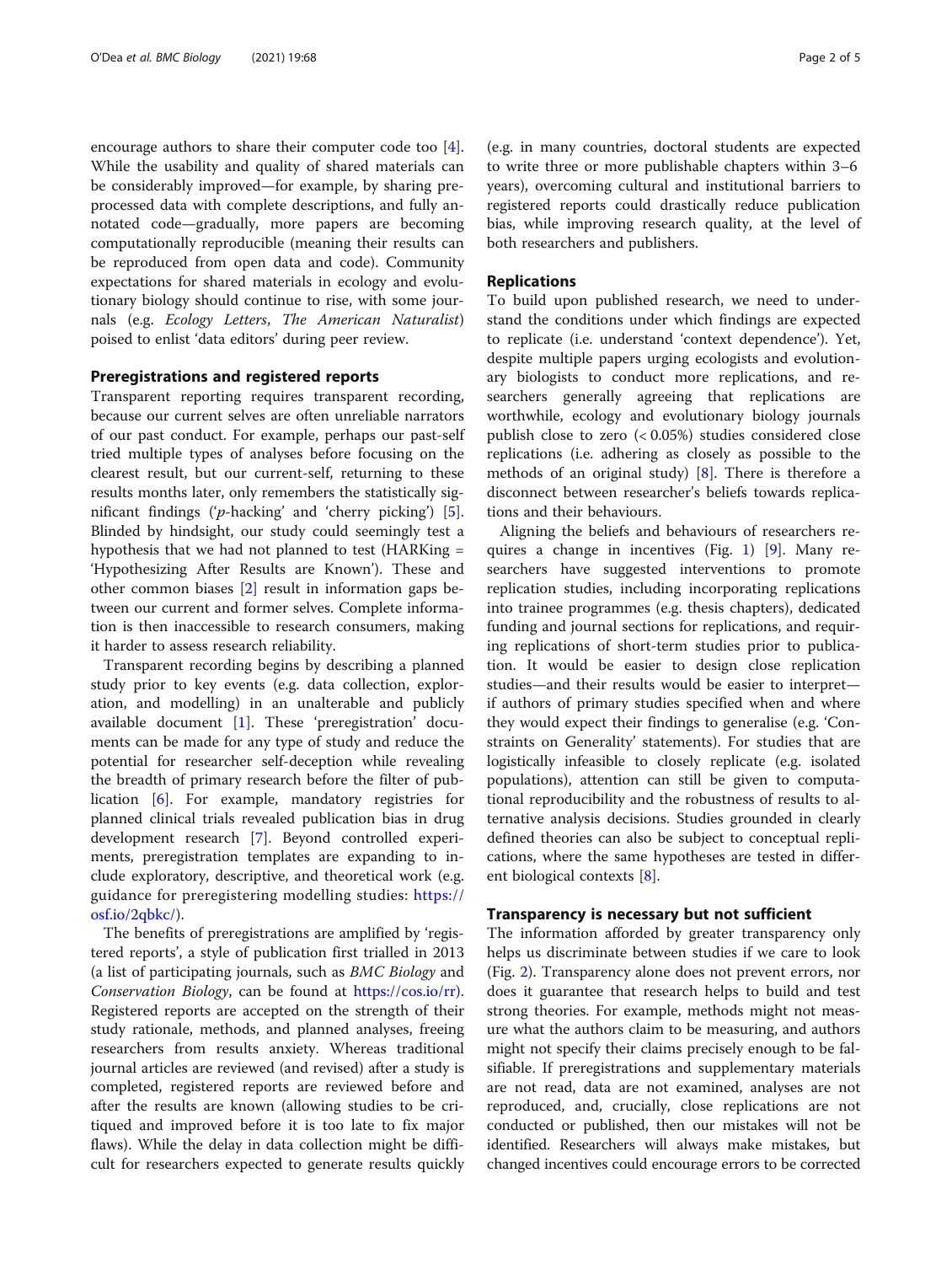<span id="page-2-0"></span>

depend on which metrics are used to select entrants into the lottery

and dissuade researchers from rushing into hypothesis testing, cutting corners, or fabricating results [[9\]](#page-4-0). Common wisdom within the scientific community is that fraud is so rare as to be ignorable, but we cannot really know, as we do not really check; mechanisms to detect, investigate, and prosecute cases of fraud and research misconduct are under-resourced and not standardised across institutions. The dearth of formalised error detection in ecology and evolutionary biology suggests that we do not live up to the scientific ideal of organised scepticism.

#### Changing incentives to relieve researcher strain

Many current institutional incentives foster irreproducible research. Major employers and funding agencies generally reward researchers for high publication outputs that attract a lot of attention, often without much regard for their reliability, selecting for productivity and hyperbole at the expense of rigour. Researchers in insecure employment might feel compelled to exaggerate the importance of their work to accrue more citations, and hastily publish papers that contribute little, if anything,

to addressing specific research questions. Those who feel stifled by these publication pressures often simply leave academia, reducing the diversity of perspectives amongst people who stay [[9\]](#page-4-0). Even those with secure employment are not spared from researcher strain. Tenured researchers can feel invested in their academic offspring, beholden to the expectations of their institution, or simply driven to match the outputs of their peers.

The problems described above sound bleak, but incentives are not immutable. Reform is possible and has already begun. For example, there are international efforts to change the way researchers are evaluated (e.g. the San Francisco Declaration on Research Assessment – DORA, and the Hong Kong Principles), which would relieve some of the strain on researchers (Fig. 1). Critics of reform might argue that there are inevitable inefficiencies in a complex system, science has always been a flawed human endeavour, and too many regulations risk stifling creativity. But while negative consequences of any regulations should be carefully monitored with meta-research, there is ample evidence that academic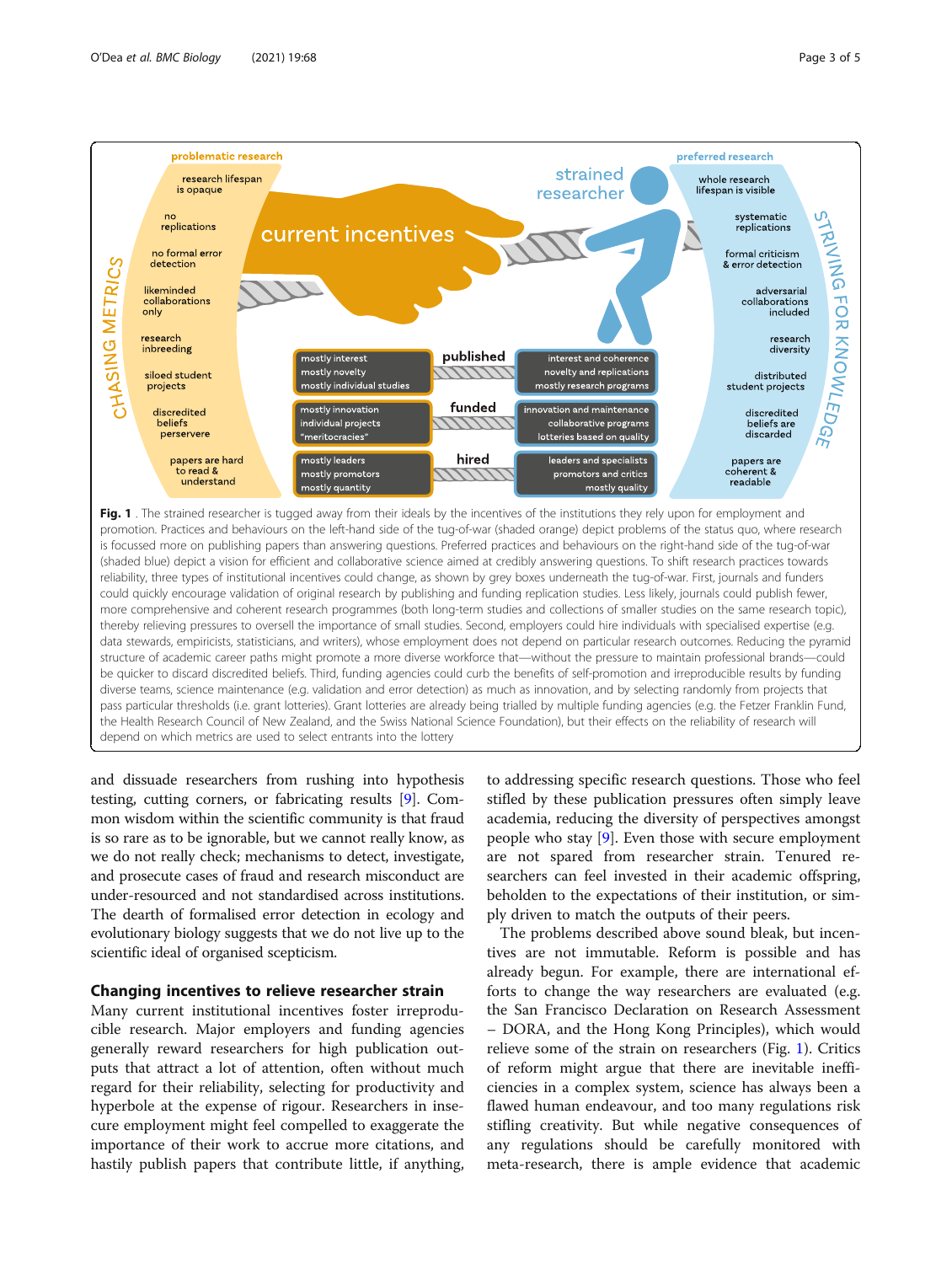<span id="page-3-0"></span>

| <b>REFORM AREAS</b>                                                                                                                       | <b>QUESTIONS</b>                                                 | <b>POSSIBILITIES</b>                                                                                            |
|-------------------------------------------------------------------------------------------------------------------------------------------|------------------------------------------------------------------|-----------------------------------------------------------------------------------------------------------------|
|                                                                                                                                           | How to formalize<br>quality control?                             | · audits and independent<br>arbitration<br>• alternative forms of peer                                          |
|                                                                                                                                           | How to normalize<br>self-correction?                             | review (e.g. paid,<br>distributed, open)<br>· funded criticism (e.g. 'red<br>teams')<br>• fund self-replication |
|                                                                                                                                           | How to define<br>errors?                                         | • create simple paths for<br>updating results                                                                   |
|                                                                                                                                           | How to encourage<br>descriptive research and<br>natural history? | • adapt registered reports<br>for field studies<br>• encourage quality over                                     |
|                                                                                                                                           | How to prevent<br>premature hypothesis<br>testing?               | quantity<br>• identify studies to<br>replicate<br>• specify conditions under<br>which effects should            |
|                                                                                                                                           | How to marry theory<br>with empiricism?                          | replicate<br>· fund mixed methods<br>projects                                                                   |
|                                                                                                                                           | How to train and retain                                          | · education programs for<br>reproducible research                                                               |
| <b>NAMARESC</b>                                                                                                                           | rigorous researchers?                                            | · develop (and monitor)<br>alternative metrics of<br>evaluation                                                 |
|                                                                                                                                           | How to evaluate<br>the conduct of<br>researchers?                | · incorporate trainees into<br>cumulative research &<br>replications                                            |
|                                                                                                                                           | How to decentralize<br>research power?                           | • hire independent<br>specialists<br>(e.g. software engineers,<br>statisticians)                                |
| Fig. 2 Three areas for reform to relieve research strain, outstanding questions for meta-research, and possible answers. Error detection: |                                                                  |                                                                                                                 |

researchers need to be able to distinguish between reliable and unreliable research. A better system of quality control (both prior to and postpublication) might discourage research practices that inflate the rate of false-positive findings in the research literature (e.g. selective reporting; phacking; HARKing). At the same time, there should be incentives for researchers to remedy mistakes in their previous work, for example, through 'living' papers that can be easily updated. A more drastic change would be to require self-contained studies to be replicated, and for published results from long-term field studies to be revisited in subsequent years (e.g. before funding is renewed). Theory development: research in ecology and evolutionary biology sometimes fails to traverse the space between speculation and theory. In addition to hypothesis testing, answering big questions requires space for descriptive and exploratory research [\[10\]](#page-4-0). Detailed descriptions of natural history help calibrate theoretical models, and predictions of models should be tested in natural settings. To specify conditions under which findings are expected to replicate, authors can include 'constraints on generality' statements alongside inferences. When un-expected results are attributed to 'context dependence', specific contexts can be tested with new data. For cumulative research, foundational studies can be validated with close replications, and their generality assessed in different settings. Human resources: education programmes could increase the ability of researchers to work transparently and reproducibly, but honing these skills and conducting rigorous research is too often unrewarded. Any change to evaluation metrics requires careful consideration and measurement of unintended consequences (e.g. how to ensure costs are not disproportionately borne by less well-resourced research groups and universities). Much published research represents independent projects conducted by trainees, but reliability might be increased by coordinating multiple trainees on the same projects (including replication projects) and providing secure employment to people with specialised expertise (who can be professionally indifferent to the outcome of a particular study)